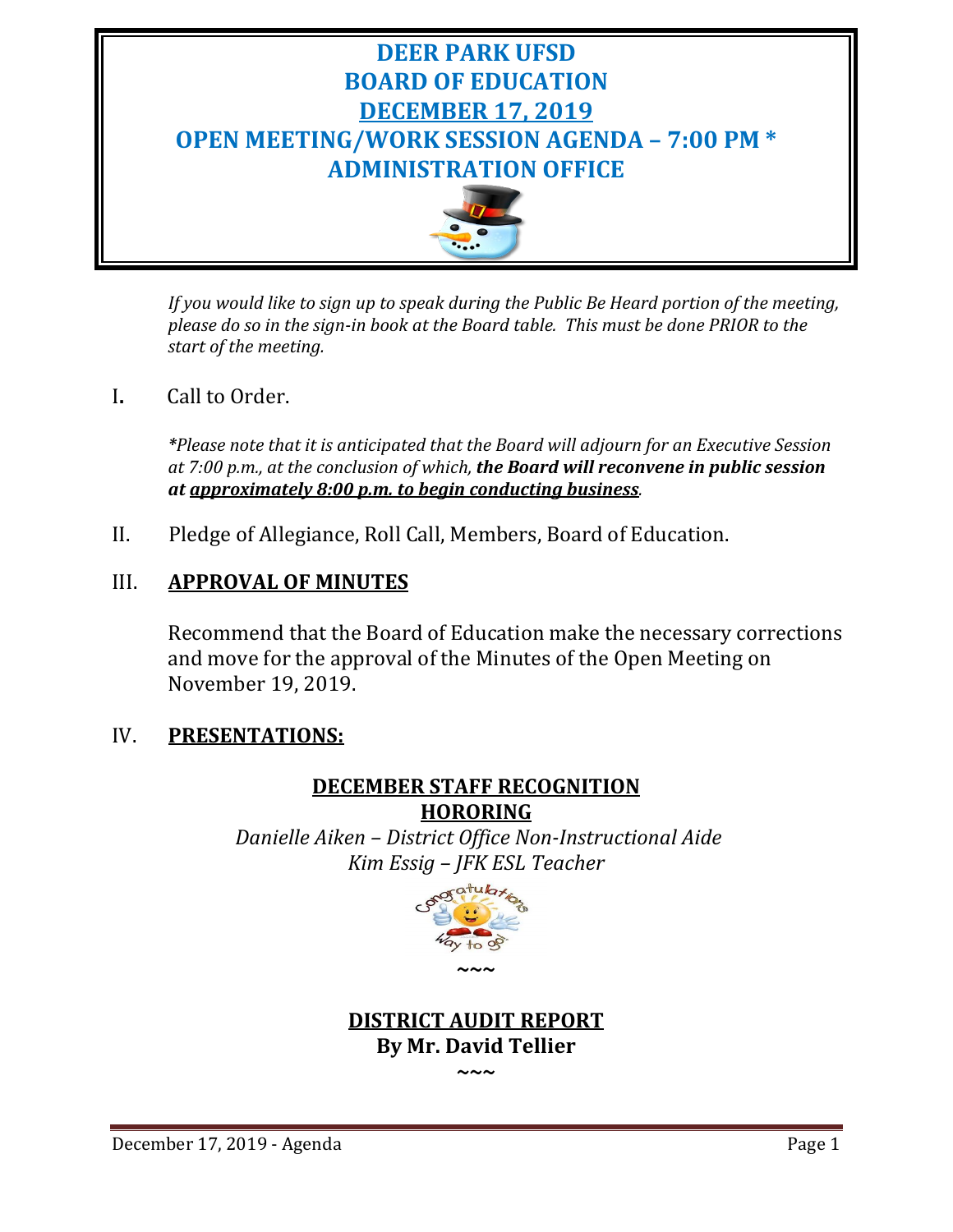# V. **NEW BUSINESS:**

### **1. ACCEPTANCE OF THE 2018-2019 DISTRICT AUDIT REPORT**

*Recommend, that the Board of Education approve the following resolution*:

**RESOVLED**, that the Board of Education accept the Independent Audit Report from Nawrocki Smith LLP for the fiscal year 2018-2019.

The Information will be available at the following locations:

| Administration Bldg.  | Deer Park Library   |
|-----------------------|---------------------|
| 1881 Deer Park Avenue | 44 Lake Avenue      |
| Deer Park, NY 11729   | Deer Park, NY 11729 |

## **2. CHANGE ORDER NO. 2 – TENNIS COURT RECONSTRUCTION**

 *Recommend, that the Board of Education approve the following resolution:*

**RESOLVED**, that based upon the approval of the District's architect, change order no. 2 for tennis court reconstruction is hereby approved at an *increase* of \$6,821.26.

## **3. CHANGE ORDER NO. 3 – PLUMBING RECONSTRUCTION FOR HS SCIENCE LABS**

 *Recommend, that the Board of Education approve the following resolution:*

**RESOLVED**, that based upon the approval of the District's architect, change order no. 3 for plumbing reconstruction is hereby approved at a *decrease* of \$3,000.00.

#### **4. MONETARY DONATION FROM SHOPAROO TO JOHN F. KENNEDY SCHOOL**

 *Recommend, that the Board of Education approve the following resolution:*

**RESOVLED,** that the Board of Education approve the monetary donation of \$206.63 from Shoparoo to be deposited into the JFK spirt account.

## **5. MONETARY DONATION FROM JQA TO BE USED FOR SCHOOL SCHOLARSHIP FUND**

*Recommend, that the Board of Education approve the following resolution:*

**RESOLVED**, that the Board of Education approve a donation of \$1,382.48 in the name of Fran Levesque, to be used for a new scholarship fund to benefit students pursuing a degree in education.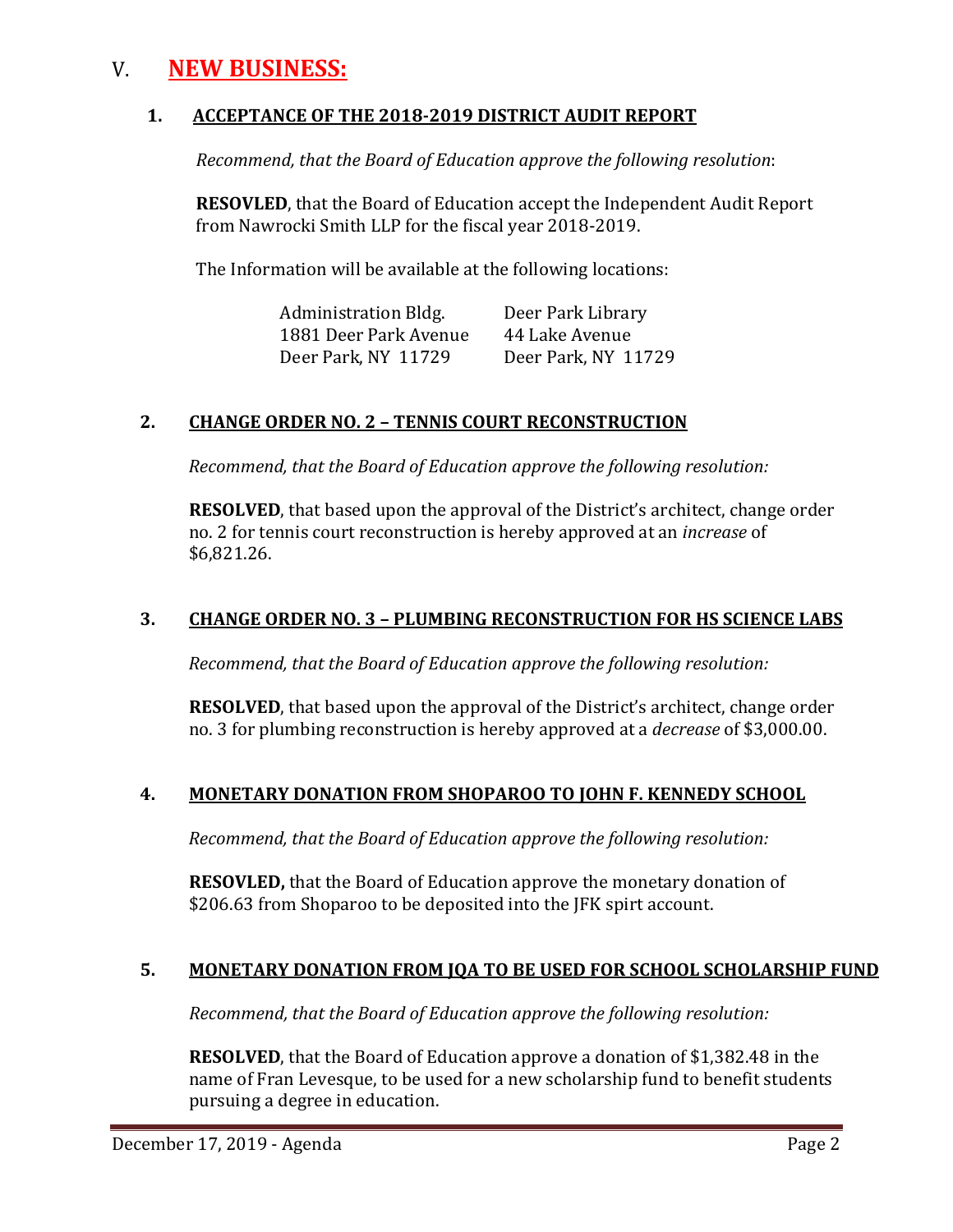## **6. MONETARY DONATION FROM THE JACK FANNING MEMORIAL FOUNDATION**

*Recommend, that the Board of Education approve the following Resolution:*

**RESOLVED**, that the Board of Education accept a \$5,000.00 donation from the Jack Fanning Memorial Foundation.

**FURTHER RESOLVED,** that Ms. Tortorici has secured this grant and the monies will be used to help support the autistic community in the District.

## **7. DISPOSAL OF AUDIOLOGICAL DEVICES**

 *Recommend, that the Board of Education approve the following Resolution:*

**RESOLVED**, that the Board of Education approve the disposal of nine (9) hearing system transmitters that are no longer covered under warranty and are no longer being used by students.

# VI. **APPROVAL OF SCHEDULES**

*Recommend, that the Board of Education approve the following Schedules collectively:*

# **NON-INSTRUCTIONAL**

#### **SCHEDULE -- NN --APPOINTMENTS (Non-Instructional)**

**Tricia Brown** Robert Frost Middle School<br>Position: 6 hr Non-Ins 6 hr Non-Instructional Aide<br>\$17.68/hr Salary/Step: \$17.68/hr<br>Effective Date(s): 12/4/2019 Effective Date $(s)$ :

#### **Kathy Caccavale**

John F Kennedy Intermediate School<br>Position: 3 hr Cafeteria Aide 3 hr Cafeteria Aide<br>\$17.68/hr Salary/Step: \$17.68/hr<br>Effective Date(s): 12/9/2019 Effective Date $(s)$ :

## **Fereba Ezmailzada**

Transportation<br>Position: Transportation Aide<br>\$17.68/hr Salary/Step: \$17.68/hr<br>Effective Date(s): 12/2/2019 Effective Date $(s)$ :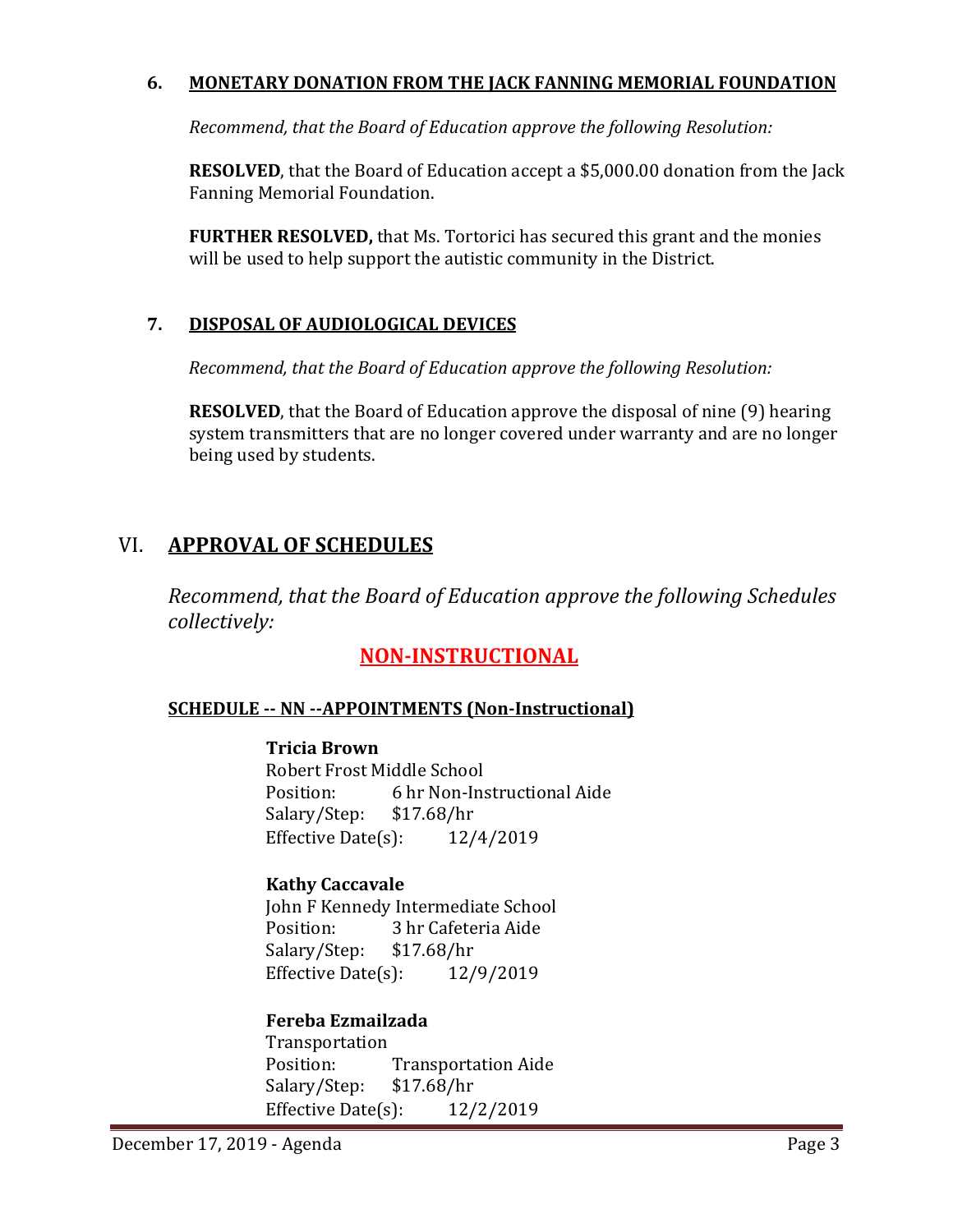#### **Neli Janmaat**

Transportation<br>Position: Transportation Aide<br>\$17.68/hr Salary/Step: \$17.68/hr<br>Effective Date(s): 12/2/2019 Effective Date $(s)$ :

#### **Joanne Panzenbeck**

Transportation<br>Position: Transportation Aide<br>\$17.68/hr Salary/Step: \$17.68/hr<br>Effective Date(s): 12/2/2019 Effective Date $(s)$ :

#### **James Perrotta**

Deer Park High School<br>Position: Chief C Position: Chief Custodian<br>Salary/Step: \$64, \$64,329 Step 1 Effective Date(s): 12/4/2019 - 1/30/2020 Salary prorated at \$10,391.64

#### **Sam Strammiello**

Deer Park High School<br>Position: Securit Security Guard<br>\$19.42/hr Salary/Step: Effective Date(s): 11/20/2019

# **Shalay Ward-Rutherford**

May Moore School<br>Position: 6 h Position: 6 hr Non-Instructional Aide<br>Salary/Step: No Change Hrly No Change Hrly<br>(3): 11/25/2019 Effective Date $(s)$ :

#### **SCHEDULE -- NNPS --PER DIEM SUBSTITUTES (Non-Instructional)**

### **William Duffy**

District Wide Substitute Custodian<br>\$15.00/hr Salary/Step: Effective Date(s): 12/2/2019

### **Joseph Rizzuto**

District Wide Substitute Custodian<br>\$15.00/hr Salary/Step: Effective Date(s): 12/2/2019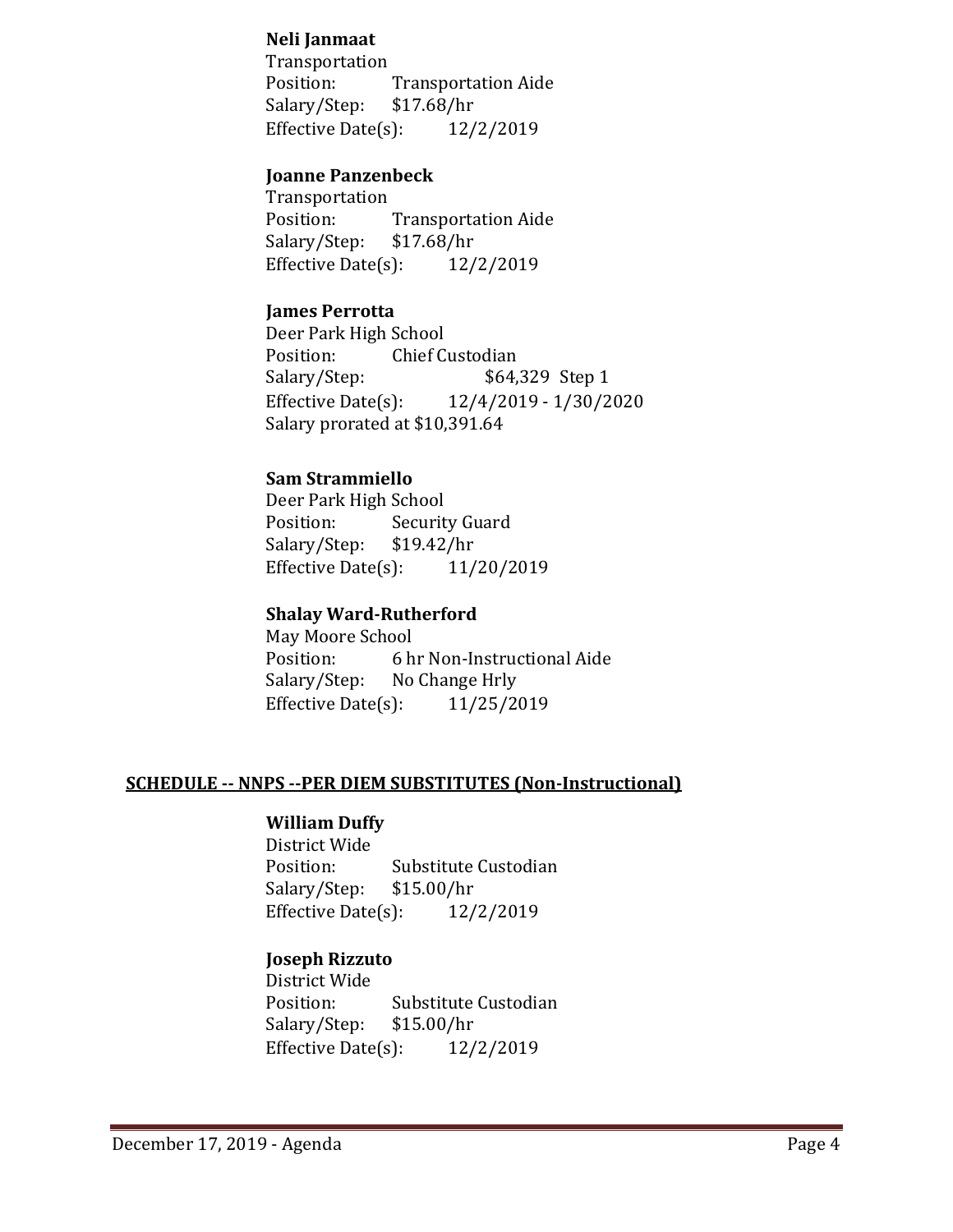## **SCHEDULE -- OO --RESIGNATIONS / RETIREMENTS / REMOVALS / TERMINATIONS (Non-Instructional)**

#### **Paula de la Grenade**

Transportation<br>Position: Bus Driver Salary/Step: Effective Date(s): 12/1/2019 Resignation. No outstanding obligation to the district.

#### **Michael DiCarlo**

Deer Park High School Senior Lifeguard/Recreation Specialist Salary/Step: Effective Date(s): 12/2/2019 Termination/Removal. No outstanding obligation to the district.

#### **Mary Ellen Walsh**

Deer Park High School<br>Position: Office / Office Assistant Salary/Step: Effective Date $(s)$ : 2/28/2020 Resignation for the purpose of RETIREMENT.

#### **Shalay Ward-Rutherford**

John F Kennedy Intermediate School<br>Position: 3 hr Cafeteria Aide 3 hr Cafeteria Aide Salary/Step: Effective Date(s): 11/25/2019 Resignation in order to accept the 6 hr aide position at May Moore

#### **SCHEDULE -- QQ --LEAVES OF ABSENCE (Non-Instructional)**

#### **Gary Fricke**

Memorial<br>Position: Maintenance Mechanic Salary/Step: Effective Date(s): 11/18/2019 - 11/29/2019 Extension of Paid Medical LOA (FMLA)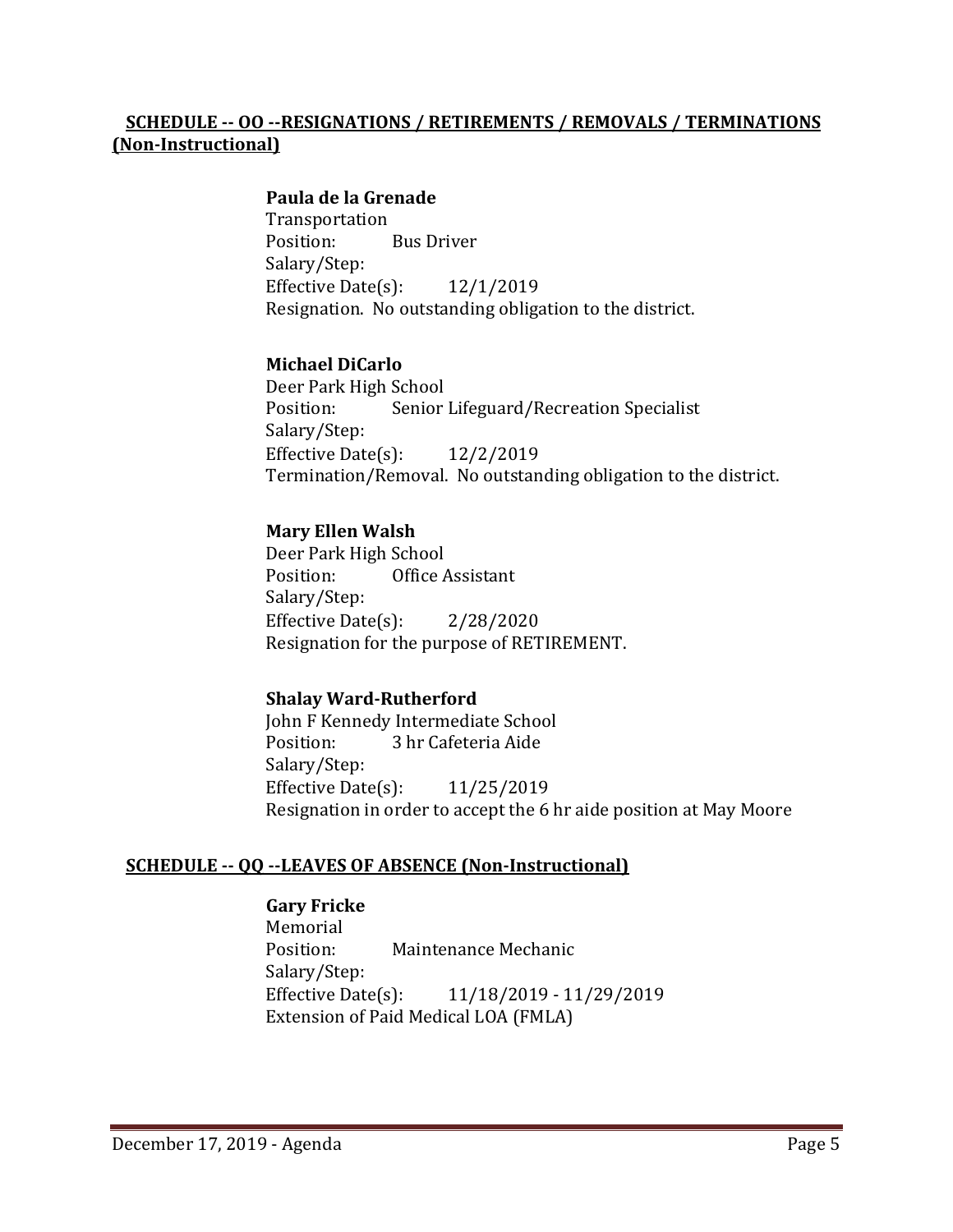## **Esther Fullam**

District Office<br>Position: Office Assistant Salary/Step:<br>Effective Date(s): Effective Date(s): 12/10/2019 - 12/20/2019 Paid Medical LOA (FMLA)

#### **Roxanna Gardner**

Transportation<br>Position: **Bus Driver** Salary/Step:<br>Effective Date(s): Effective Date(s): 11/15/2019 - 6/30/2020 INTERMITTENT Unpaid LOA (caretaker)

## **Danielle Kerr**

John F Kennedy Intermediate School<br>Position: Cafeteria Aide Cafeteria Aide Salary/Step:<br>Effective Date(s): Effective Date(s): 12/11/2019 - 1/3/2020 Extension of Unpaid Medical LOA (WC)

## **Michael McEvoy**

Memorial<br>Position: Groundsman Salary/Step:<br>Effective Date(s): Effective Date(s): 11/23/2019 - 12/27/2019 Unpaid Medical LOA (WC)

## **Michael Sheehan**

Memorial<br>Position: Maintenance Mechanic Salary/Step:<br>Effective Date(s): Effective Date(s): 11/16/2019 - 11/22/2019 Extension of paid (differential) Medical LOA

#### **Lawrence Tronolone**

Robert Frost Middle School<br>Position: Night Custoo Night Custodian Salary/Step:<br>Effective Date(s): Effective Date(s): 11/23/2019 - 12/6/2019 Extension of Paid Medical LOA (FMLA)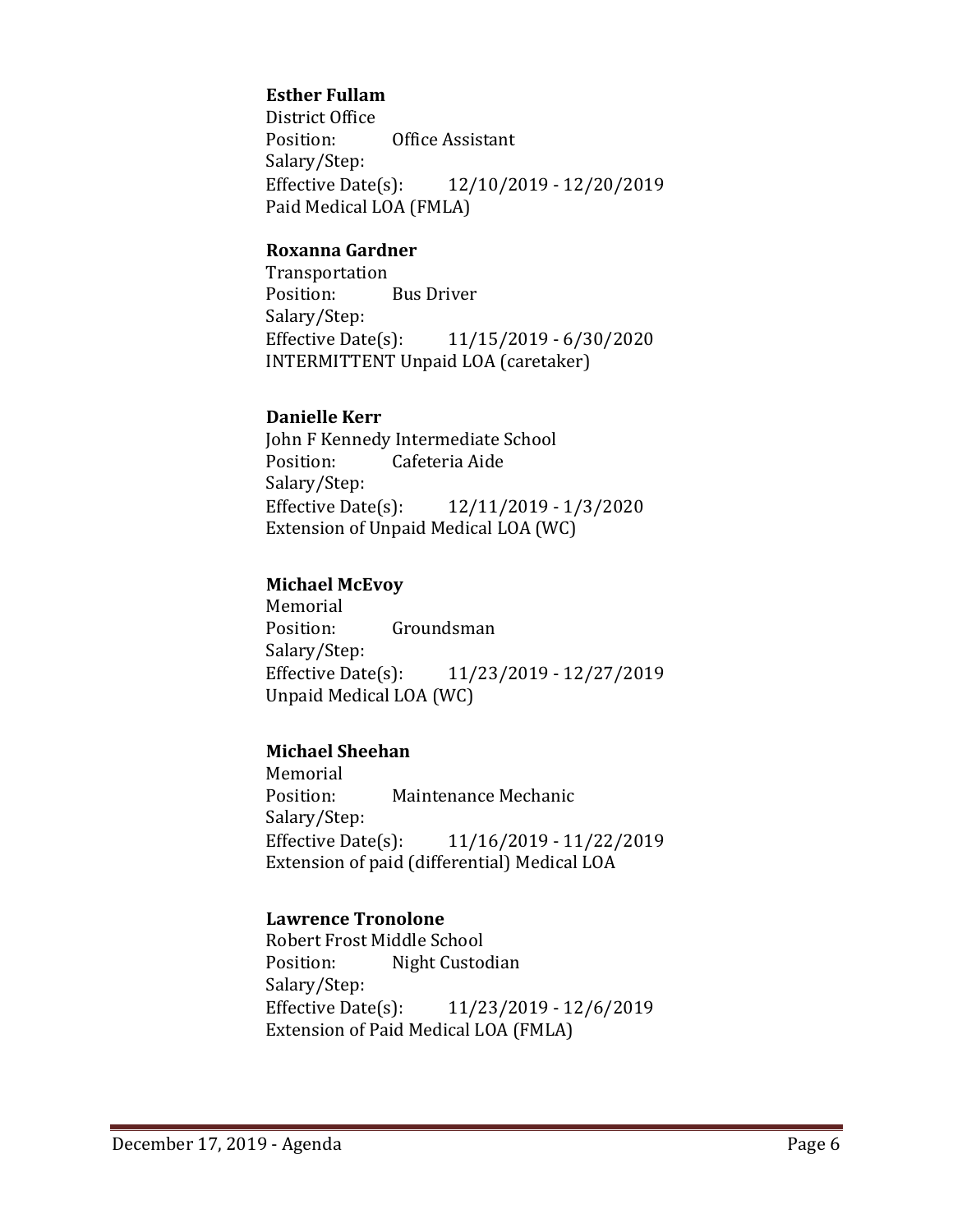### **Anthony Vicari**

Transportation<br>Position: **Bus Driver** Salary/Step:<br>Effective Date(s): Effective Date(s): 12/16/2019 - 3/15/2020 Extension of Unpaid Medical LOA (FMLA)

# **INSTRUCTIONAL**

#### **SCHEDULE -- LR --LONG TERM SUBSTITUTE / LEAVE REPLACEMENT (LR) APPOINTMENTS (Instructional)**

#### **David Kessler**

Deer Park High School<br>Position: Leave I Leave Replacement Psychologist<br>\$356.85/day Salary/Step: \$3<br>Effective Date(s): Effective Date(s): 1/30/2020 - 6/30/2020 (Micucci)

#### **SCHEDULE -- NS --PERMANENT SUBSTITUTES (Instructional)**

#### **Jennifer Cooper-Diaz**

Robert Frost Middle School<br>Position: Permanent! Permanent Substitute Teacher<br>\$125/day Salary/Step: Effective Date(s): 11/25/2019 - 6/30/2020

#### **Brigid Marino**

John F Kennedy Intermediate School Permanent Substitute Teacher<br>\$125/day Salary/Step: \$1<br>Effective Date(s): Effective Date(s): 12/2/2019 - 6/30/2020

#### **SCHEDULE -- Q --LEAVES OF ABSENCE (Instructional)**

#### **Lorrie Cook**

May Moore School<br>Position: Tea Teaching Assistant Salary/Step:<br>Effective Date(s): Effective Date(s): 10/10/2019 - 6/30/2020 Intermittent LOA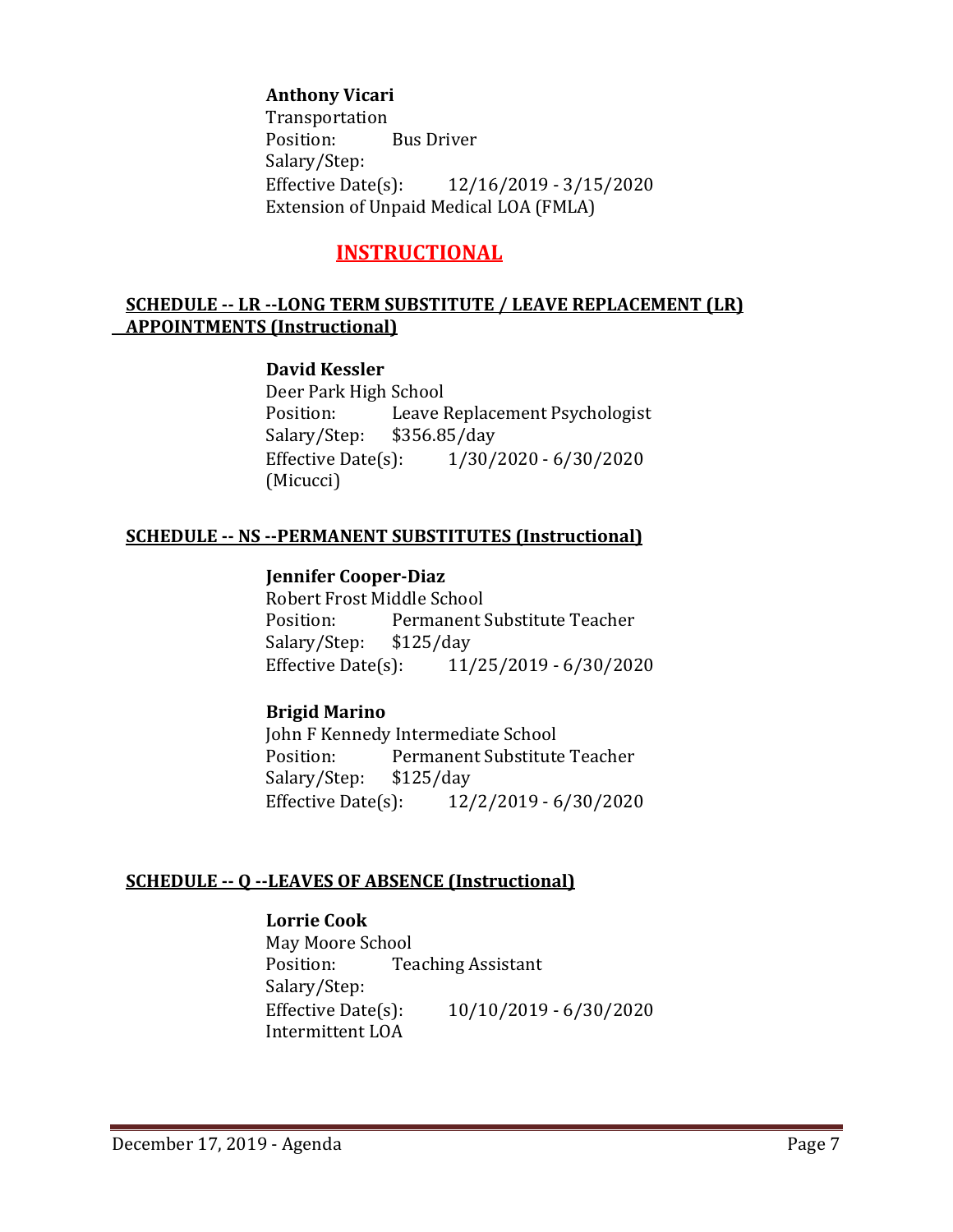### **Patricia Eysser**

May Moore School<br>Position: Ele **Elementary Teacher** Salary/Step:<br>Effective Date(s): Effective Date(s): 11/27/2019 - 1/2/2020 Extension of Paid Medical LOA (FMLA)

#### **Marie Finley**

John F Kennedy Intermediate School<br>Position: Flementary Teacher **Elementary Teacher** Salary/Step:<br>Effective Date(s): Effective Date(s): 11/4/2019 - 11/15/2019 CHANGE of DATES for LOA (FMLA)

#### **Virginia Lepore**

John F Kennedy Intermediate School<br>Position: Teaching Assistant **Teaching Assistant** Salary/Step: Effective Date(s): 11/27/2019 - 12/13/2019 Extension of Unpaid Medical LOA (WC)

#### **Frances Marotta**

John F Kennedy Intermediate School<br>Position: Math Lab Teacher Math Lab Teacher Salary/Step:<br>Effective Date(s): Effective Date(s): 11/8/2019 - 1/3/2020 Paid Medical LOA (FMLA)

#### **Salvatore Mascolo**

Robert Frost Middle School<br>Position: Math Teach Math Teacher Salary/Step:<br>Effective Date(s): Effective Date(s): 12/16/2019 - 1/28/2020 Paid Medical LOA (FMLA)

#### **Kara Micucci**

Deer Park High School<br>Position: Psycho Psychologist Salary/Step:<br>Effective Date(s):  $1/30/2020 - 6/30/2020$ Extension of Unpaid Child Rearing Leave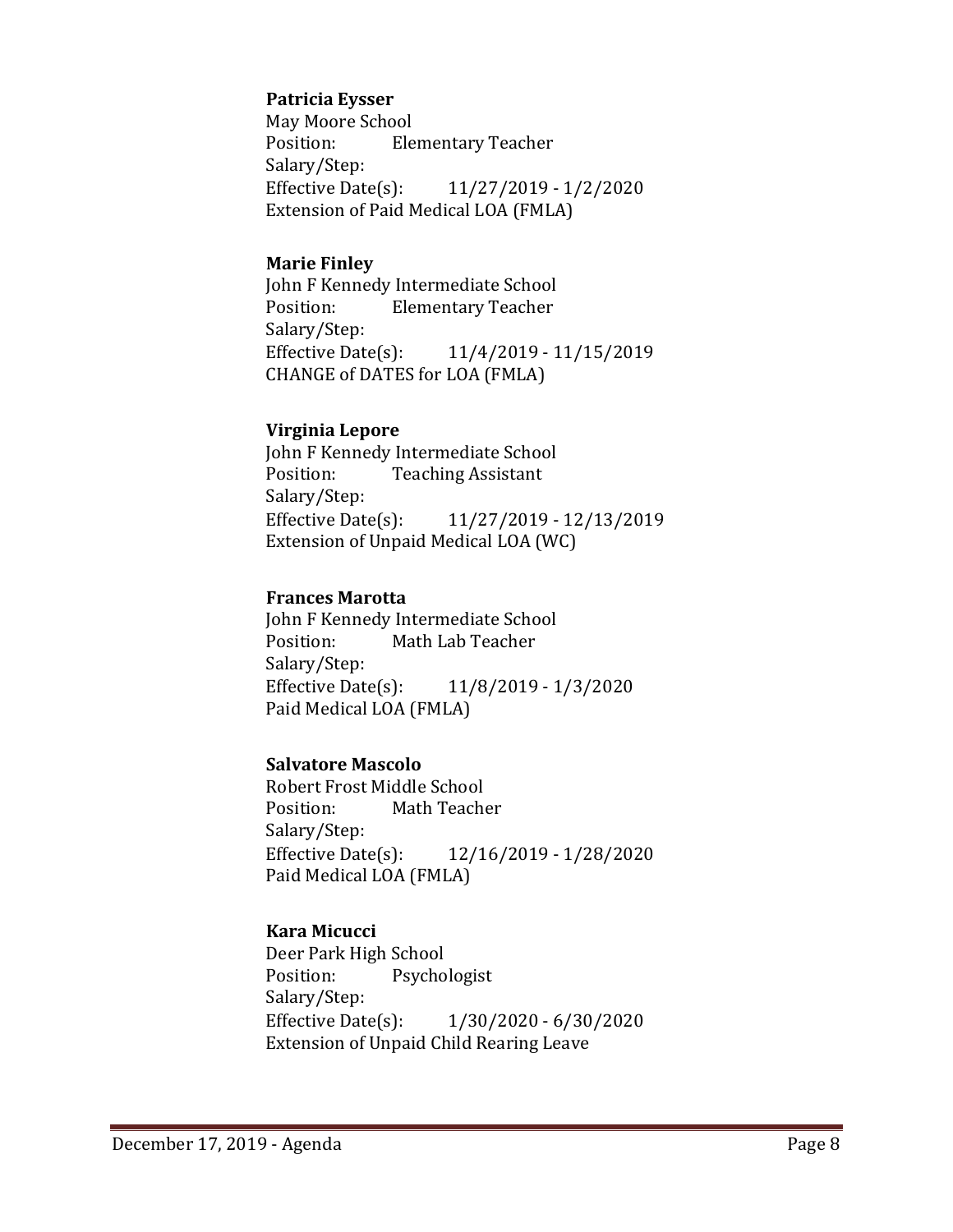## **Laurie Monahan**

May Moore School<br>Position: Tea **Teaching Assistant** Salary/Step:<br>Effective Date(s): Effective Date(s): 12/18/2019 - 1/1/2020 Paid Medical LOA (FMLA)

### **Anthony Pirozzi**

Robert Frost Middle School **Special Education Teacher** Salary/Step:<br>Effective Date(s): Effective Date(s): 12/2/2019 - 12/20/2019 Paid Medical LOA (FMLA)

## **SCHEDULE -- TTPA --TEMPORARY ASSIGNMENT (Instructional)**

## **Joseph Alo**

Deer Park High School<br>Position: Mock T Position: Mock Trial Club<br>Salary/Step: \$1,588.53 3 Units/Step 1 Effective Date(s): 9/1/2019 - 6/30/2020

## **Michelle Astromovich**

Deer Park High School<br>Position: Regent Regents Review Teacher – ENL/ Living Environment<br>\$73.10/hr Salary/Step: \$7<br>Effective Date(s):  $1/2/2020 - 1/17/2020$ 

## **Marissa Caruso**

Deer Park High School Position: Regents Review Teacher - ENL/Global History<br>Salary/Step: \$73.10/hr Salary/Step: \$7.<br>Effective Date(s):  $1/2/2020 - 1/17/2020$ 

## **Sara DiCandia**

Deer Park High School<br>Position: Regent Regents Review Teacher - Geometry<br>\$73.10/hr Salary/Step: Effective Date(s): 1/2/2020 - 1/17/2020

## **Christine DiProperzio**

Deer Park High School<br>Position: Regent Regents Review Teacher - English<br>\$73.10/hr Salary/Step: Effective Date(s): 1/2/2020 - 1/17/2020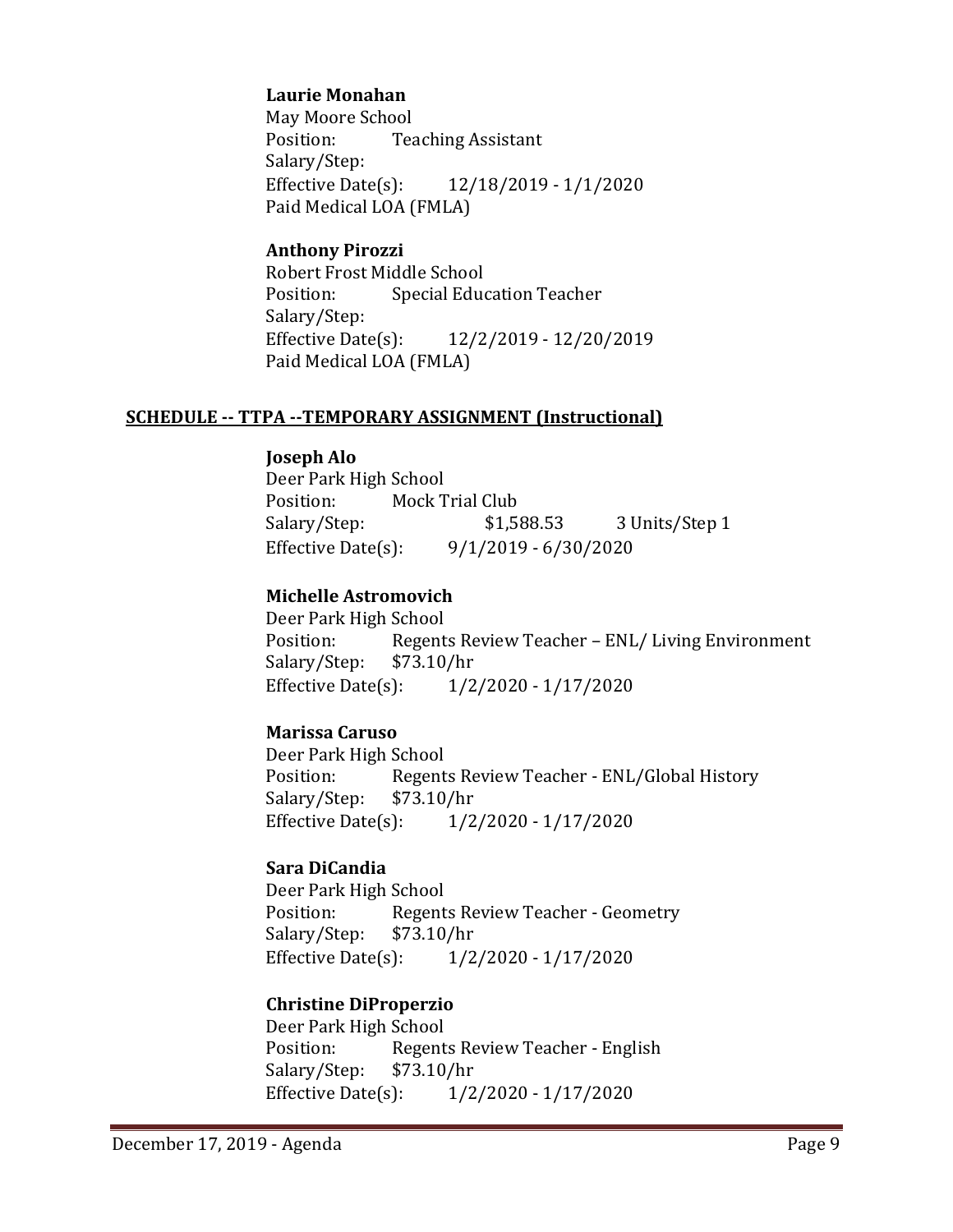## **Stephanie Giatas**

Deer Park High School Regents Review Teacher - Chemistry<br>\$73.10/hr Salary/Step: \$7.<br>Effective Date(s):  $1/2/2020 - 1/17/2020$ 

### **Justin Gutman**

Deer Park High School Regents Review Teacher - US History<br>\$73.10/hr Salary/Step: \$7<br>Effective Date(s):  $1/2/2020 - 1/17/2020$ 

## **Steven Jaklitsch**

Deer Park High School<br>Position: Regent Regents Review Teacher - Environmental Science<br>\$73.10/hr Salary/Step: \$7<br>Effective Date(s):  $1/2/2020 - 1/17/2020$ 

## **Lisa Kiernan**

Deer Park High School<br>Position: Regent Regents Review Teacher - ENL/Algebra I<br>\$73.10/hr Salary/Step: \$7<br>Effective Date(s):  $1/2/2020 - 1/17/2020$ 

## **Brian Kruger**

Deer Park High School<br>Position: Studen Position: Student Activities Director<br>Salary/Step: \$1,373.38 Step  $5+/2$  Units Effective Date(s): 9/1/2019 - 6/30/2020

## **Vanessa Langdon**

Deer Park High School Regents Review Teacher - Global History<br>\$73.10/hr Salary/Step: \$7<br>Effective Date(s):  $1/2/2020 - 1/17/2020$ 

## **Kevin McCreesh**

Deer Park High School<br>Position: Regent Regents Review Teacher - Algebra II<br>\$73.10/hr Salary/Step: \$7.<br>Effective Date(s):  $1/2/2020 - 1/17/2020$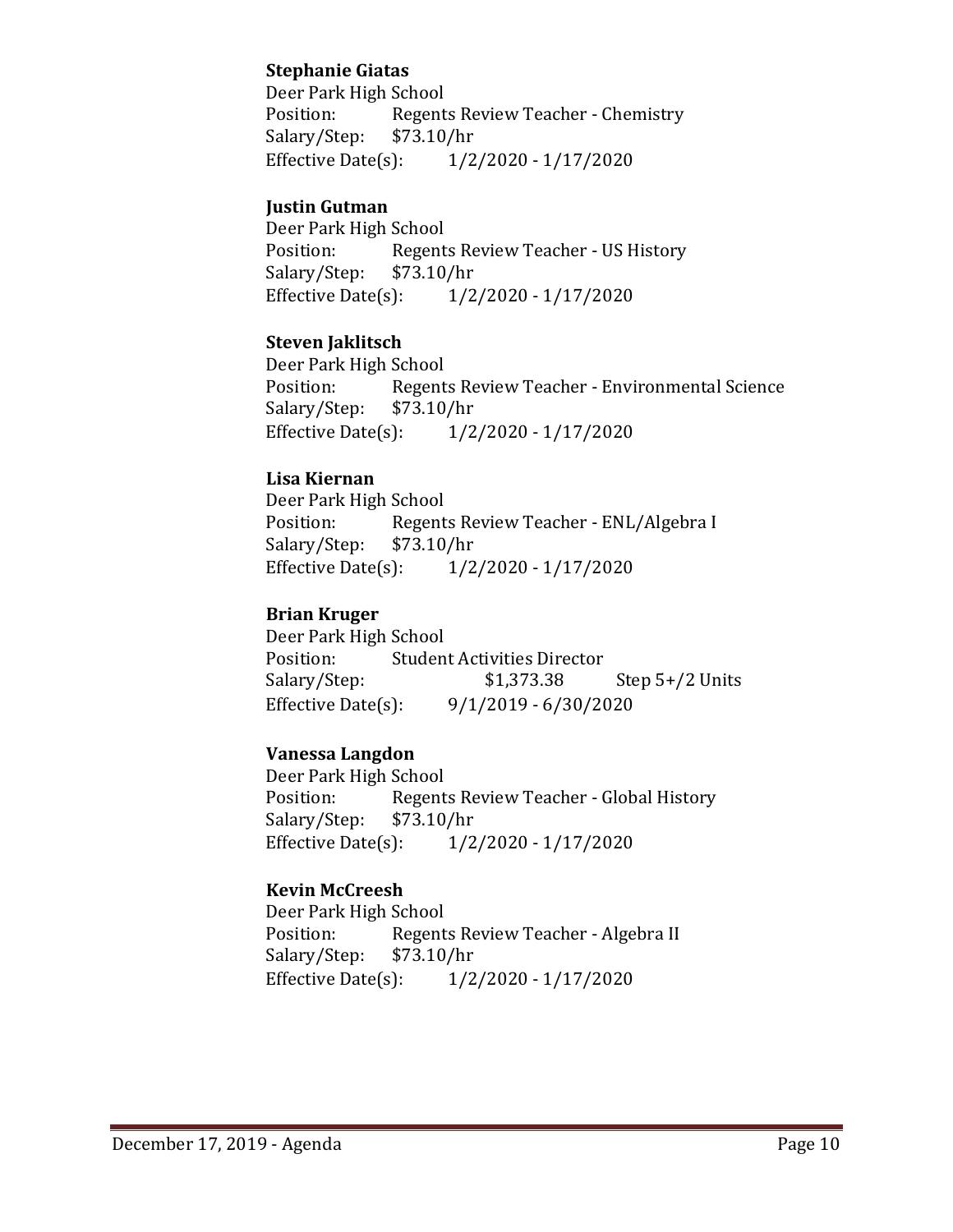## **Jaime Pambianchi**

Deer Park High School<br>Position: Regent Regents Review Teacher - Living Environment<br>\$73.10/hr Salary/Step: \$7.<br>Effective Date(s):  $1/2/2020 - 1/17/2020$ 

## **Marie Racano**

Deer Park High School<br>Position: Regent Regents Review Teacher - Algebra I<br>\$73.10/hr Salary/Step: \$7.<br>Effective Date(s):  $1/2/2020 - 1/17/2020$ 

#### **SCHEDULE -- NNPS --PER DIEM SUBSTITUTES (Non-Instructional)**

#### **Eileen Muller**

May Moore School<br>Position: Sub Substitute Teaching Assistant<br>\$90/day Salary/Step: \$90/day<br>Effective Date(s): 12/2/2019 Effective Date $(s)$ :

## **SCHEDULE 19/BP-818 – SCHEDULES OF BILLS PAYABLE**

| General*               | # 24                    | 11/30/2019 |
|------------------------|-------------------------|------------|
| Federal*               | # 10                    | 11/30/2019 |
| Capital*               | # 10                    | 11/30/2019 |
| School Lunch*          | # 8                     | 11/30/2019 |
|                        | Daily Check             |            |
| <b>WORKERS' COMP.*</b> | Register                | 11/13/2019 |
|                        | Daily Check             |            |
| <b>WORKERS' COMP.*</b> | Register<br>Daily Check | 11/18/2019 |
| <b>WORKERS' COMP.*</b> | Register                | 11/22/2019 |
|                        | Daily Check             |            |
| <b>WORKERS' COMP.*</b> | Register                | 11/22/2019 |
|                        | Daily Check             |            |
| <b>WORKERS' COMP.*</b> | Register                | 11/22/2019 |
| General                | # 20                    | 11/30/2019 |
| General                | # 25                    | 12/31/2019 |
| General                | # 27                    | 12/31/2019 |
| Federal                | # 11                    | 12/31/2019 |
| Capital                | # 11                    | 12/31/2019 |
| School Lunch           | #9                      | 12/31/2019 |
| Trust & Agency         | # 5                     | 11/30/2019 |
|                        | Daily Check             |            |
| <b>WORKERS' COMP.</b>  | Register                | 12/4/2019  |
|                        | Daily Check             |            |
| <b>WORKERS' COMP.</b>  | Register                | 12/9/2019  |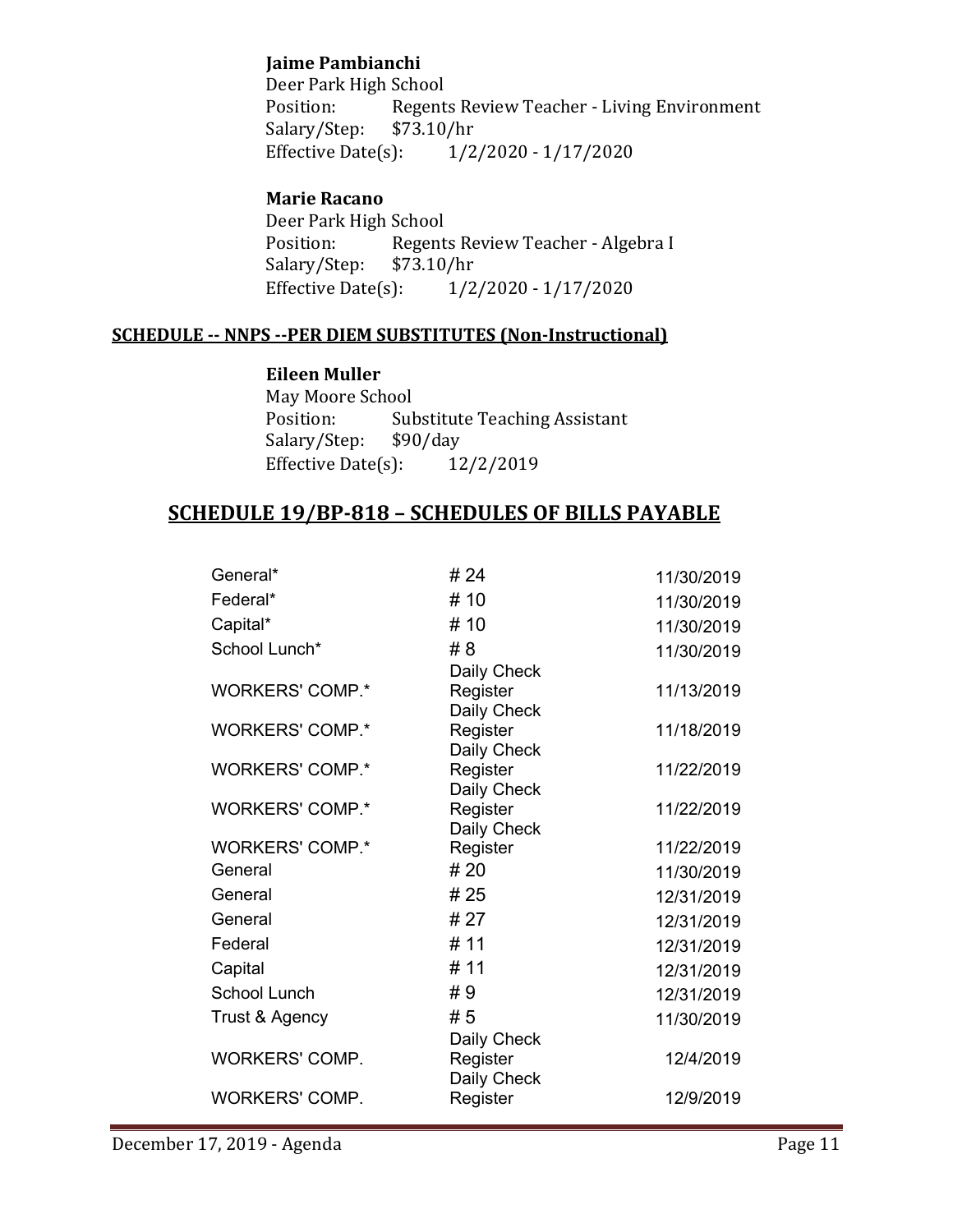# **SCHEDULE 19-E-439 - EXPLANATION OF BUDGETARY TRANSFERS** #T13, T14 & T15

# **SCHEDULE 19-F-367- CONTRACT REPORT**

# **SCHEDULE 12-H-19 – HOME TEACHING (regular & S/E)**  (confidential)

**SCHEDULE 12-S-19 – SPECIAL TRANSPORTATION**  (confidential)

# **SCHEDULE 12-SE-19 - COMMITTEE RECOMMENDATIONS** (confidential)

# VII. **RECEIPT OF SCHEDULES**

Recommend that the Board of Education approve the following Receipt of Schedules collectively:

# **SCHEDULE 19-A-486 – TREASURERS REPORT**

| Statement of Revenues -   | General Fund<br>Capital Fund<br>School Lunch Fund<br><b>Federal Fund</b> | November<br>November<br>November<br>November |
|---------------------------|--------------------------------------------------------------------------|----------------------------------------------|
| <b>Treasurer's Report</b> | July/November                                                            |                                              |
| Cash Flow                 | July/November                                                            |                                              |
| Claims Audit<br>Report    | October 1, 2019 - October 31, 2019                                       |                                              |